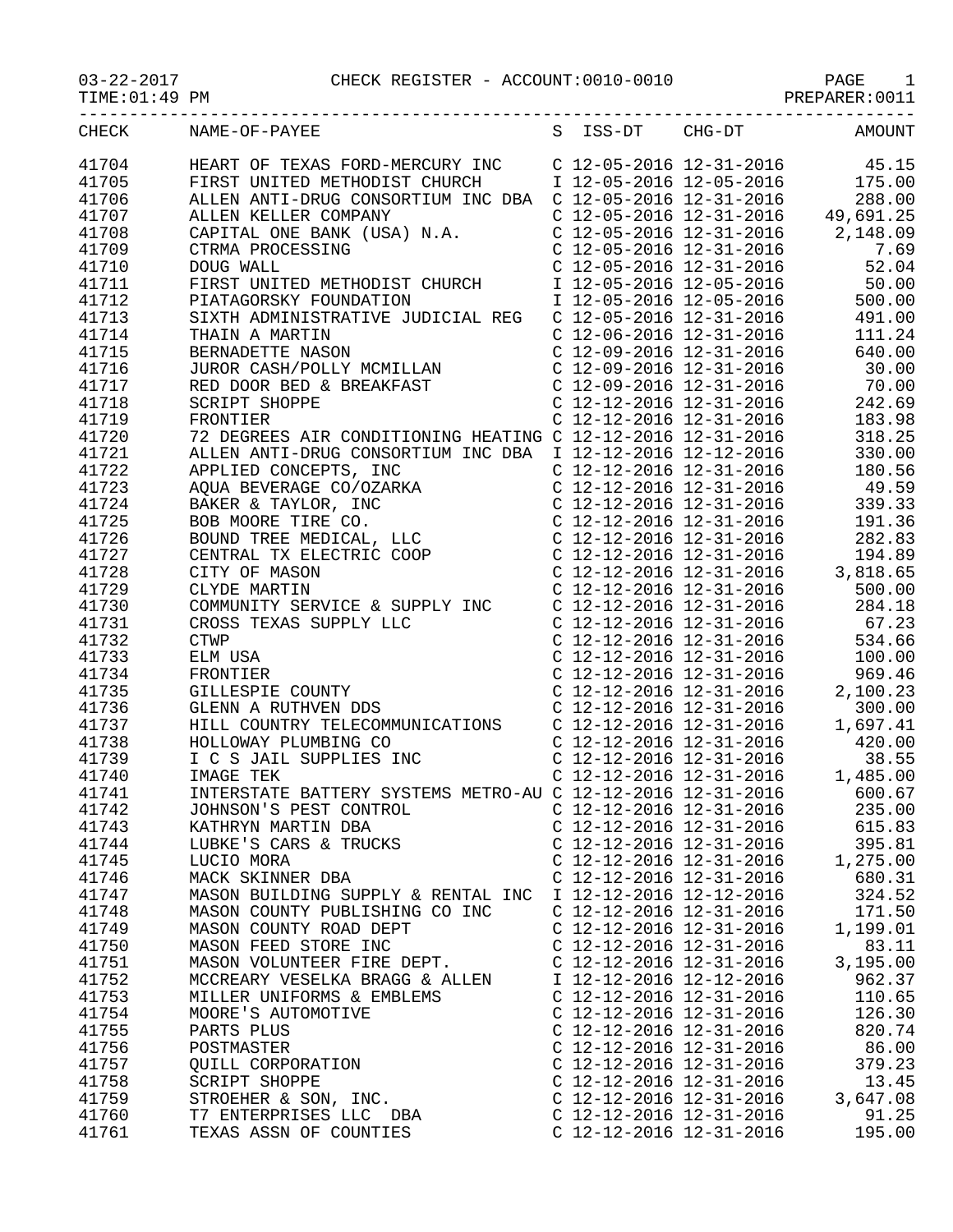## 03-22-2017 CHECK REGISTER - ACCOUNT:0010-0010 PAGE 2

TIME:01:49 PM PREPARER:0011

| CHECK          | S ISS-DT CHG-DT AMOUNT<br>NAME-OF-PAYEE |                                     |                                     |          |
|----------------|-----------------------------------------|-------------------------------------|-------------------------------------|----------|
| 41762          |                                         |                                     |                                     |          |
| 41763          |                                         |                                     |                                     |          |
| 41764          |                                         |                                     |                                     |          |
| 41765          |                                         |                                     |                                     |          |
| 41766          |                                         |                                     |                                     |          |
| 41767          |                                         |                                     |                                     |          |
| 41768          |                                         |                                     |                                     |          |
| 41769          |                                         |                                     |                                     |          |
| 41770          |                                         |                                     |                                     |          |
| 41771          |                                         |                                     |                                     |          |
| 41772          |                                         |                                     |                                     |          |
| 41773          |                                         |                                     |                                     |          |
| 41774          |                                         |                                     |                                     |          |
| 41775          |                                         |                                     |                                     |          |
| 41776          |                                         |                                     |                                     |          |
| 41777          |                                         |                                     |                                     |          |
|                |                                         |                                     |                                     |          |
| 41778<br>41779 |                                         |                                     |                                     |          |
|                |                                         |                                     |                                     |          |
| 41780          |                                         |                                     |                                     |          |
| 41781          |                                         |                                     |                                     |          |
| 41782          |                                         |                                     |                                     |          |
| 41783          |                                         |                                     |                                     |          |
| 41784          |                                         |                                     |                                     |          |
| 41785          |                                         |                                     |                                     |          |
| 41786          |                                         |                                     |                                     |          |
| 41787          |                                         |                                     |                                     |          |
| 41788          |                                         |                                     |                                     |          |
| 41789          |                                         |                                     |                                     |          |
| 41790          |                                         |                                     |                                     |          |
| 41791          |                                         |                                     |                                     |          |
| 41792          |                                         |                                     |                                     |          |
| 41793          |                                         |                                     |                                     |          |
| 41794          |                                         |                                     |                                     |          |
| 41795          |                                         |                                     |                                     |          |
| 41796          |                                         |                                     |                                     |          |
| 41797          |                                         |                                     |                                     |          |
| 41798          |                                         |                                     |                                     |          |
| 41799          |                                         |                                     |                                     |          |
| 41800          | HINCKLEY'S COUNTRY STORE                |                                     | $C$ 12-23-2016 12-31-2016           | 134.97   |
| 41801          | HOLT CAT                                |                                     | $C$ 12-23-2016 12-31-2016           | 381.81   |
| 41802          | MASON CHAMBER OF COMMERCE               |                                     | I 12-23-2016 12-23-2016             | 75.00    |
| 41803          | MASON GAS COMPANY                       |                                     | I 12-23-2016 12-23-2016             | 398.95   |
| 41804          | MASSEY BALENTINE P.C.                   |                                     | C $12 - 23 - 2016$ $12 - 31 - 2016$ | 980.00   |
| 41805          | MCMILLAN & QUINN INC                    | $C$ 12-23-2016 12-31-2016           |                                     | 1,200.00 |
| 41806          | MURR LAW OFFICE, P.L.L.C.               | C $12 - 23 - 2016$ $12 - 31 - 2016$ |                                     | 945.00   |
| 41807          | PAM BEAM                                | $C$ 12-23-2016 12-31-2016           |                                     | 60.00    |
| 41808          | PATRICK D HOWARD                        | I 12-23-2016 12-23-2016             |                                     | 400.00   |
| 41809          | PITNEY BOWES                            |                                     | I 12-23-2016 12-23-2016             | 168.00   |
| 41810          | QUILL CORPORATION                       |                                     | I 12-23-2016 12-23-2016             | 434.47   |
| 41811          | SAM'S CLUB                              | I 12-23-2016 12-23-2016             |                                     | 238.42   |
| 41812          | SHAY DEVOS                              | I 12-23-2016 12-23-2016             |                                     | 43.00    |
| 41813          | TEXAS ASSN OF COUNTIES                  | I 12-23-2016 12-23-2016             |                                     | 60.00    |
| 41814          | TIM COWART DBA                          |                                     | I 12-23-2016 12-23-2016             | 2,604.00 |
| 41815          | USOXO                                   |                                     | I 12-23-2016 12-23-2016             | 298.89   |
| 41816          | WEST CENTRAL WIRELESS                   |                                     | C 12-23-2016 12-31-2016             | 110.49   |
| 41817          | XEROX CORPORATION                       |                                     | I 12-23-2016 12-23-2016             | 457.36   |
| 41818          | ZESCH & PICKETT                         |                                     | I 12-23-2016 12-23-2016             | 325.00   |
| 41819          | 452ND VWC GRANT                         |                                     | C $12-28-2016$ $12-31-2016$         | 2,333.09 |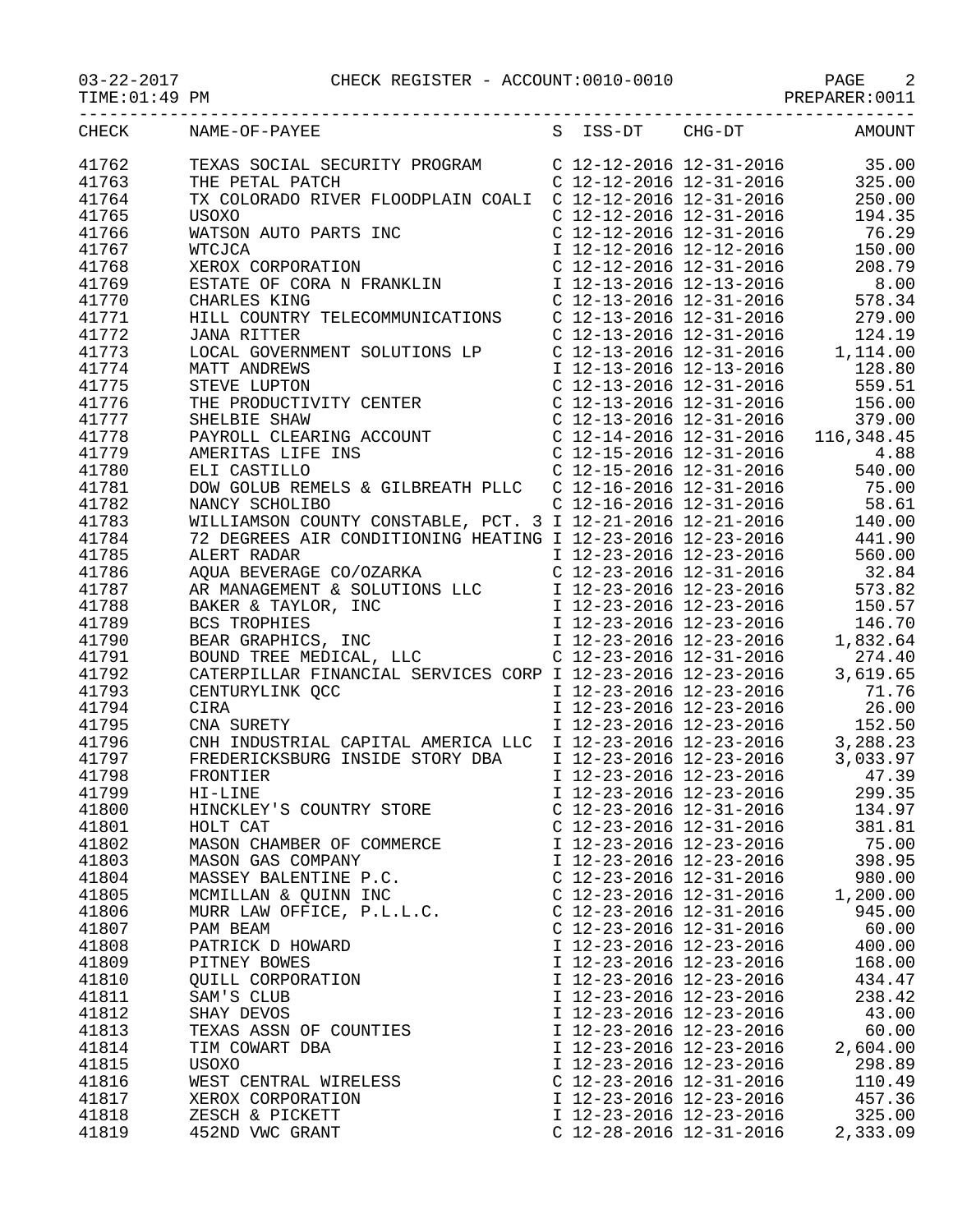## 03-22-2017 CHECK REGISTER - ACCOUNT:0010-0010 PAGE 3

TIME:01:49 PM PREPARER:0011

| CHECK | NAME-OF-PAYEE<br>$\begin{tabular}{l c c c c} \multicolumn{4}{l}{\textbf{NAME-OF-PANTER}} & \multicolumn{4}{l}{ \begin{tabular}{0.96\textwidth} \begin{tabular}{0.96\textwidth} {\bf NAME-OF-PANTER} \\ \multicolumn{4}{l}{\begin{tabular}{0.96\textwidth} \begin{tabular}{0.96\textwidth} \begin{tabular}{0.96\textwidth} \begin{tabular}{0.96\textwidth} \begin{tabular}{0.96\textwidth} \begin{tabular}{0.96\textwidth} \begin{tabular}{0.96\textwidth} \begin{tabular}{0.96\textwidth} \begin{tabular}{0.96\$ |                         | S ISS-DT CHG-DT AMOUNT |
|-------|------------------------------------------------------------------------------------------------------------------------------------------------------------------------------------------------------------------------------------------------------------------------------------------------------------------------------------------------------------------------------------------------------------------------------------------------------------------------------------------------------------------|-------------------------|------------------------|
| 41820 |                                                                                                                                                                                                                                                                                                                                                                                                                                                                                                                  |                         |                        |
| 41821 |                                                                                                                                                                                                                                                                                                                                                                                                                                                                                                                  |                         |                        |
| 41822 |                                                                                                                                                                                                                                                                                                                                                                                                                                                                                                                  |                         |                        |
| 41823 |                                                                                                                                                                                                                                                                                                                                                                                                                                                                                                                  |                         |                        |
|       |                                                                                                                                                                                                                                                                                                                                                                                                                                                                                                                  |                         |                        |
| 41824 |                                                                                                                                                                                                                                                                                                                                                                                                                                                                                                                  |                         |                        |
| 41825 |                                                                                                                                                                                                                                                                                                                                                                                                                                                                                                                  |                         |                        |
| 41826 |                                                                                                                                                                                                                                                                                                                                                                                                                                                                                                                  |                         |                        |
| 41827 |                                                                                                                                                                                                                                                                                                                                                                                                                                                                                                                  |                         |                        |
| 41828 |                                                                                                                                                                                                                                                                                                                                                                                                                                                                                                                  |                         |                        |
| 41829 |                                                                                                                                                                                                                                                                                                                                                                                                                                                                                                                  |                         |                        |
| 41830 |                                                                                                                                                                                                                                                                                                                                                                                                                                                                                                                  |                         |                        |
| 41831 |                                                                                                                                                                                                                                                                                                                                                                                                                                                                                                                  |                         |                        |
| 41832 |                                                                                                                                                                                                                                                                                                                                                                                                                                                                                                                  |                         |                        |
| 41833 |                                                                                                                                                                                                                                                                                                                                                                                                                                                                                                                  |                         |                        |
|       |                                                                                                                                                                                                                                                                                                                                                                                                                                                                                                                  |                         |                        |
| 41834 |                                                                                                                                                                                                                                                                                                                                                                                                                                                                                                                  |                         |                        |
| 41835 |                                                                                                                                                                                                                                                                                                                                                                                                                                                                                                                  |                         |                        |
| 41836 |                                                                                                                                                                                                                                                                                                                                                                                                                                                                                                                  |                         |                        |
| 41837 |                                                                                                                                                                                                                                                                                                                                                                                                                                                                                                                  |                         |                        |
| 41838 |                                                                                                                                                                                                                                                                                                                                                                                                                                                                                                                  |                         |                        |
| 41839 |                                                                                                                                                                                                                                                                                                                                                                                                                                                                                                                  |                         |                        |
| 41840 |                                                                                                                                                                                                                                                                                                                                                                                                                                                                                                                  |                         |                        |
| 41841 |                                                                                                                                                                                                                                                                                                                                                                                                                                                                                                                  |                         |                        |
| 41842 |                                                                                                                                                                                                                                                                                                                                                                                                                                                                                                                  |                         |                        |
| 41843 |                                                                                                                                                                                                                                                                                                                                                                                                                                                                                                                  |                         |                        |
| 41844 |                                                                                                                                                                                                                                                                                                                                                                                                                                                                                                                  |                         |                        |
|       |                                                                                                                                                                                                                                                                                                                                                                                                                                                                                                                  |                         |                        |
| 41845 |                                                                                                                                                                                                                                                                                                                                                                                                                                                                                                                  |                         |                        |
| 41846 |                                                                                                                                                                                                                                                                                                                                                                                                                                                                                                                  |                         |                        |
| 41847 |                                                                                                                                                                                                                                                                                                                                                                                                                                                                                                                  |                         |                        |
| 41848 |                                                                                                                                                                                                                                                                                                                                                                                                                                                                                                                  |                         |                        |
| 41849 |                                                                                                                                                                                                                                                                                                                                                                                                                                                                                                                  |                         |                        |
| 41850 |                                                                                                                                                                                                                                                                                                                                                                                                                                                                                                                  |                         |                        |
| 41851 |                                                                                                                                                                                                                                                                                                                                                                                                                                                                                                                  |                         |                        |
|       |                                                                                                                                                                                                                                                                                                                                                                                                                                                                                                                  |                         |                        |
|       | 41852 MASON COUNTY CHILD WELFARE BOARD<br>41852 MASON SENIOR NUTRITION CENTER<br>435.00<br>480.00<br>480.00<br>480.00<br>480.00<br>480.00<br>480.00<br>480.00<br>41855 SCRIPT SHOPPE<br>42.00<br>42.29<br>42.25<br>42.25<br>42.25<br>42.25<br>42.25<br>42.25<br>42.2                                                                                                                                                                                                                                             |                         |                        |
|       |                                                                                                                                                                                                                                                                                                                                                                                                                                                                                                                  |                         |                        |
|       |                                                                                                                                                                                                                                                                                                                                                                                                                                                                                                                  |                         |                        |
|       |                                                                                                                                                                                                                                                                                                                                                                                                                                                                                                                  |                         |                        |
|       |                                                                                                                                                                                                                                                                                                                                                                                                                                                                                                                  |                         |                        |
|       |                                                                                                                                                                                                                                                                                                                                                                                                                                                                                                                  |                         |                        |
| 41858 | CHILDRESS SHOOK & FAULEY                                                                                                                                                                                                                                                                                                                                                                                                                                                                                         | I 01-05-2017 01-05-2017 | 490.00                 |
| 41859 | CITY OF MASON                                                                                                                                                                                                                                                                                                                                                                                                                                                                                                    | I 01-05-2017 01-05-2017 | 3,029.72               |
| 41860 | COMMUNITY SERVICE & SUPPLY INC                                                                                                                                                                                                                                                                                                                                                                                                                                                                                   | I 01-05-2017 01-05-2017 | 1,738.98               |
| 41861 | CROSS TEXAS SUPPLY LLC                                                                                                                                                                                                                                                                                                                                                                                                                                                                                           | I 01-05-2017 01-05-2017 | 14.26                  |
| 41862 | <b>CTWP</b>                                                                                                                                                                                                                                                                                                                                                                                                                                                                                                      | I 01-05-2017 01-05-2017 | 343.46                 |
| 41863 | ECKERT AUTOMATICS                                                                                                                                                                                                                                                                                                                                                                                                                                                                                                | I 01-05-2017 01-05-2017 | 1,076.04               |
| 41864 | ELBA NAIL                                                                                                                                                                                                                                                                                                                                                                                                                                                                                                        | I 01-05-2017 01-05-2017 | 265.45                 |
| 41865 | ELM USA                                                                                                                                                                                                                                                                                                                                                                                                                                                                                                          | I 01-05-2017 01-05-2017 | 168.46                 |
| 41866 | GREENWALT COURT REPORTING                                                                                                                                                                                                                                                                                                                                                                                                                                                                                        | I 01-05-2017 01-05-2017 | 1,621.50               |
| 41867 |                                                                                                                                                                                                                                                                                                                                                                                                                                                                                                                  | I 01-05-2017 01-05-2017 | 1,402.44               |
|       | HEART OF TX HEALTHCARE SYSTEM                                                                                                                                                                                                                                                                                                                                                                                                                                                                                    |                         |                        |
| 41868 | JUROR CASH/POLLY MCMILLAN                                                                                                                                                                                                                                                                                                                                                                                                                                                                                        | I 01-05-2017 01-05-2017 | 300.00                 |
| 41869 | LEXIS NEXIS                                                                                                                                                                                                                                                                                                                                                                                                                                                                                                      | I 01-05-2017 01-05-2017 | 436.00                 |
| 41870 | LUBKE'S CARS & TRUCKS                                                                                                                                                                                                                                                                                                                                                                                                                                                                                            | I 01-05-2017 01-05-2017 | 11.00                  |
| 41871 | MACK SKINNER DBA                                                                                                                                                                                                                                                                                                                                                                                                                                                                                                 | I 01-05-2017 01-05-2017 | 168.75                 |
| 41872 | MASON BUILDING SUPPLY & RENTAL INC                                                                                                                                                                                                                                                                                                                                                                                                                                                                               | I 01-05-2017 01-05-2017 | 201.35                 |
| 41873 | MASON COUNTY PUBLISHING CO INC                                                                                                                                                                                                                                                                                                                                                                                                                                                                                   | I 01-05-2017 01-05-2017 | 54.50                  |
| 41874 | MASON COUNTY ROAD DEPT                                                                                                                                                                                                                                                                                                                                                                                                                                                                                           | I 01-05-2017 01-05-2017 | 1,527.96               |
| 41875 | MASON FEED STORE INC                                                                                                                                                                                                                                                                                                                                                                                                                                                                                             | I 01-05-2017 01-05-2017 | 71.93                  |
| 41876 | MID-TEX PARTS & SALES                                                                                                                                                                                                                                                                                                                                                                                                                                                                                            | I 01-05-2017 01-05-2017 | 1,762.50               |
| 41877 | MOORE'S AUTOMOTIVE                                                                                                                                                                                                                                                                                                                                                                                                                                                                                               | I 01-05-2017 01-05-2017 | 103.53                 |
|       |                                                                                                                                                                                                                                                                                                                                                                                                                                                                                                                  |                         |                        |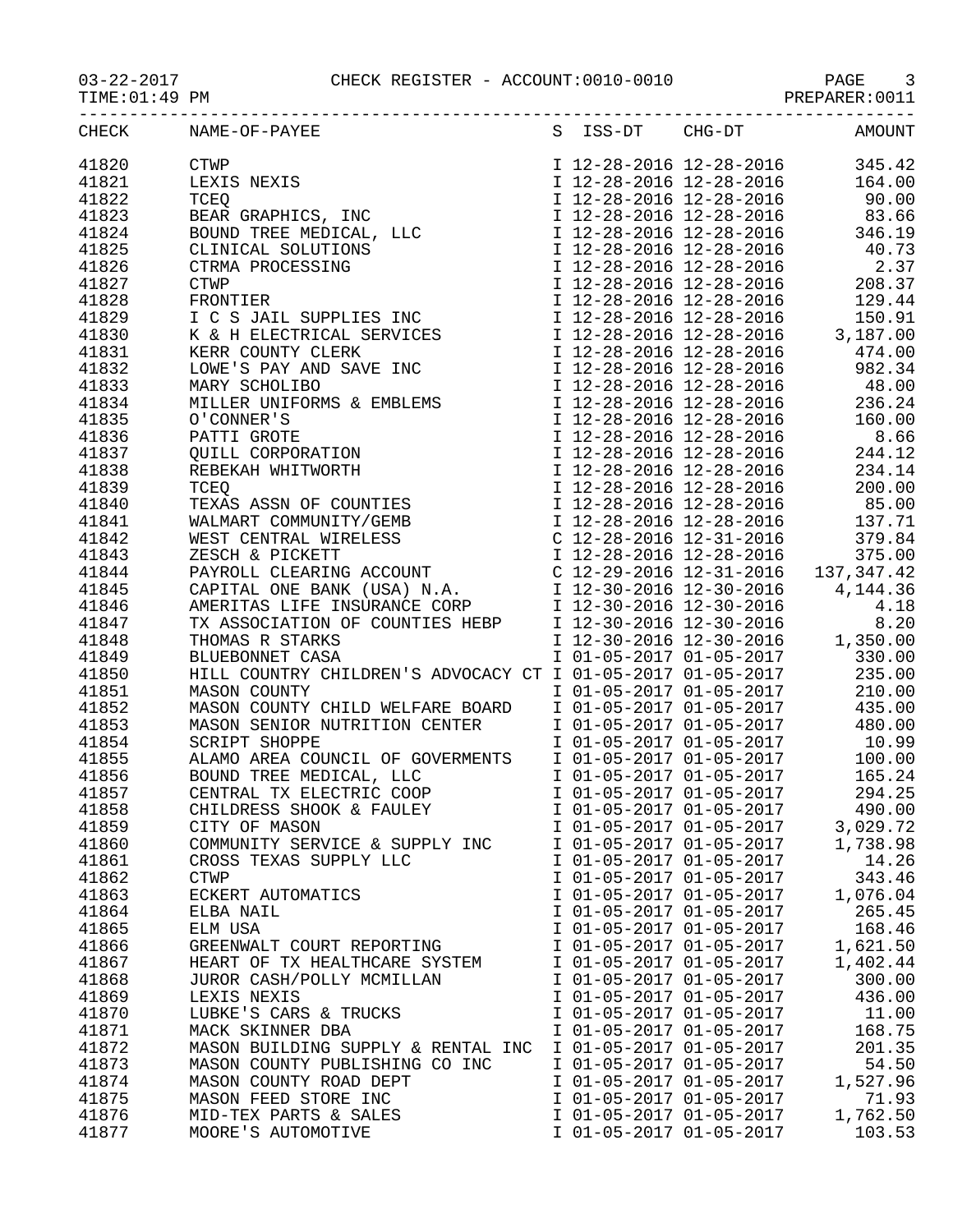03-22-2017 CHECK REGISTER - ACCOUNT:0010-0010 PAGE 4

| CHECK | NAME-OF-PAYEE                 | S. | ISS-DT                  | CHG-DT                  | AMOUNT    |
|-------|-------------------------------|----|-------------------------|-------------------------|-----------|
|       |                               |    |                         |                         |           |
| 41878 | PARTS PLUS                    |    | I 01-05-2017 01-05-2017 |                         | 351.97    |
| 41879 | POTTS & REILLY LLP            |    | I 01-05-2017 01-05-2017 |                         | 312.00    |
| 41880 | <b>OUILL CORPORATION</b>      |    | I 01-05-2017 01-05-2017 |                         | 229.42    |
| 41881 | REGGIE LOEFFLER               |    | I 01-05-2017 01-05-2017 |                         | 112.32    |
| 41882 | RESERVE ACCOUNT               |    | I 01-05-2017 01-05-2017 |                         | 1,000.00  |
| 41883 | SCRIPT SHOPPE                 |    |                         | I 01-05-2017 01-05-2017 | 182.94    |
| 41884 | WATSON AUTO PARTS INC         |    |                         | I 01-05-2017 01-05-2017 | 390.11    |
| 41885 | WEBER CHEVRON                 |    | I 01-05-2017 01-05-2017 |                         | 11.00     |
| 41886 | XEROX CORPORATION             |    | I 01-05-2017 01-05-2017 |                         | 207.14    |
| 41887 | ZESCH & PICKETT               |    | I 01-05-2017 01-05-2017 |                         | 1,875.00  |
| 41888 | DISH                          |    | I 01-05-2017 01-05-2017 |                         | 111.53    |
| 41889 | SCRIPT SHOPPE                 |    | I 01-05-2017 01-05-2017 |                         | 69.89     |
| 41890 | STROEHER & SON, INC.          |    | I 01-05-2017 01-05-2017 |                         | 4,316.71  |
| 41891 | DEBT SERVICES                 |    | I 01-06-2017 01-06-2017 |                         | 18,000.00 |
| 41892 | <b>GEN FUND/BAILIFF</b>       |    | I 01-06-2017 01-06-2017 |                         | 3,332.20  |
| 41893 | MASON COUNTY ROAD DEPT        |    |                         | I 01-06-2017 01-06-2017 | 1,409.40  |
| 41894 | AR MANAGEMENT & SOLUTIONS LLC |    | I 01-06-2017 01-06-2017 |                         | 576.43    |